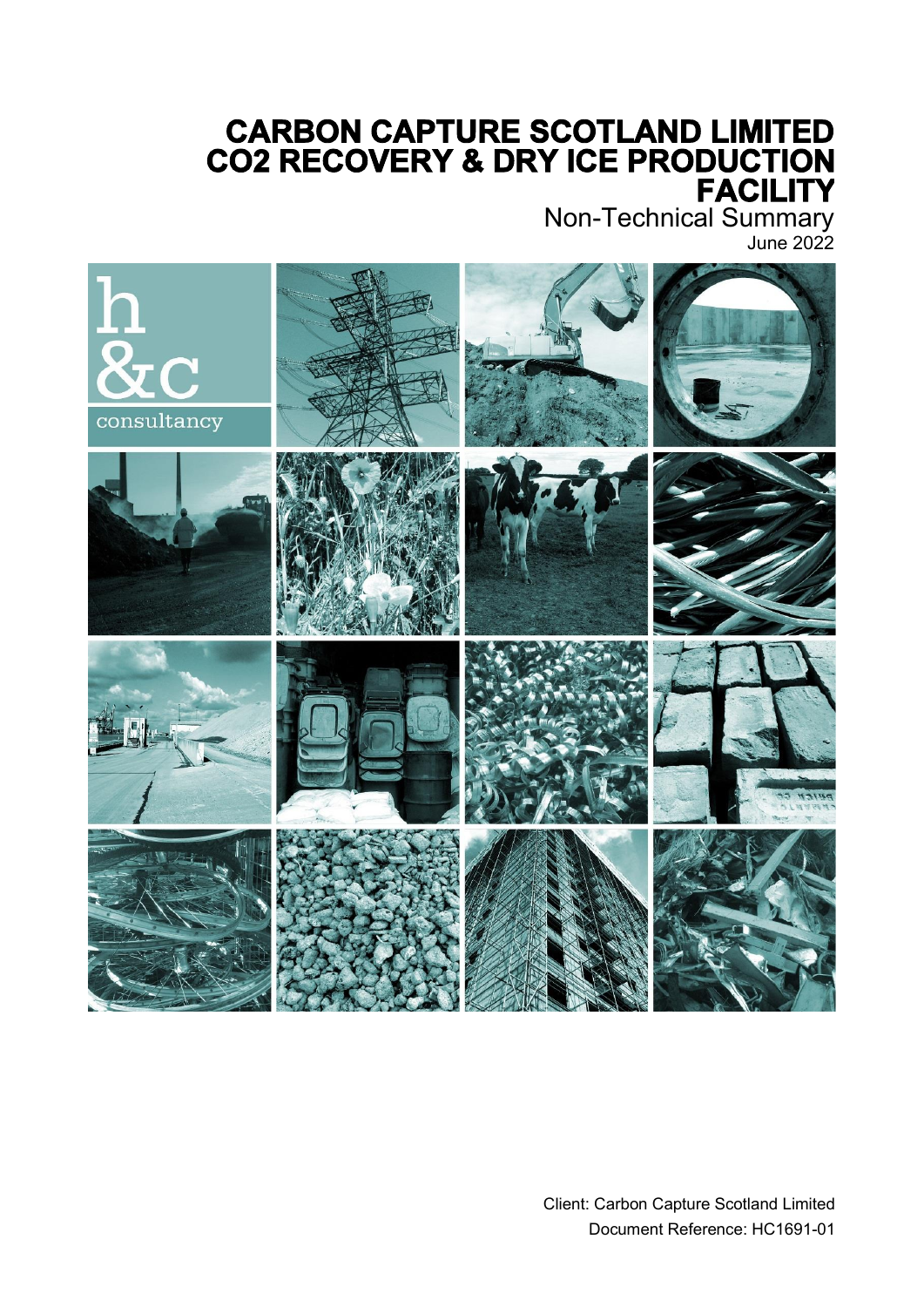

### REPORT SCHEDULE

**Operator:** Carbon Capture Scotland Limited

**Client:** Carbon Capture Scotland Limited

**Project Title:** CO<sub>2</sub> Recovery & Dry Ice Production Facility Permit Application

**Document Title:** Non-Technical Summary

**Document Reference:** HC1691-01

**Report Status:** Final V1.2

**Project Director:**

**Project Manager:**

| <b>AUTHOR</b>   | <b>DATE</b>                    |
|-----------------|--------------------------------|
|                 | 16th September 2021            |
| <b>REVIEWER</b> |                                |
|                 | 30 <sup>th</sup> November 2021 |
| <b>APPROVED</b> |                                |
|                 | 30th November 2021             |

| <b>REVISION HISTORY</b> | <b>DATE</b>                    | <b>COMMENTS</b>                           | <b>APPROVED</b> |
|-------------------------|--------------------------------|-------------------------------------------|-----------------|
| Final V1.0              | 30 <sup>th</sup> November 2021 | For Review by Client                      |                 |
| Final V1.1              | 28 <sup>th</sup> February 2022 | For Submission to SEPA                    |                 |
| Final V1.2              | $9th$ June 2022                | Amended to Reflect Company Name<br>Change |                 |

#### **DISCLAIMER**

This report has been prepared by H&C Consultancy Ltd with all reasonable skill, care and diligence. It has been prepared in accordance with instructions from the client and within the terms and conditions agreed with the client. The report is based on information provided by the Client and our professional judgment at the time this report was prepared.

The report presents H&C Consultancy's professional opinion and no warranty, expressed or implied, is made.

This report is for the sole use of Carbon Capture Scotland Limited, and H&C Consultancy Ltd shall not be held responsible for any user of the report or its content for any other purpose other than that for which it was prepared and provided to the client. H&C Consultancy accepts no liability to third parties.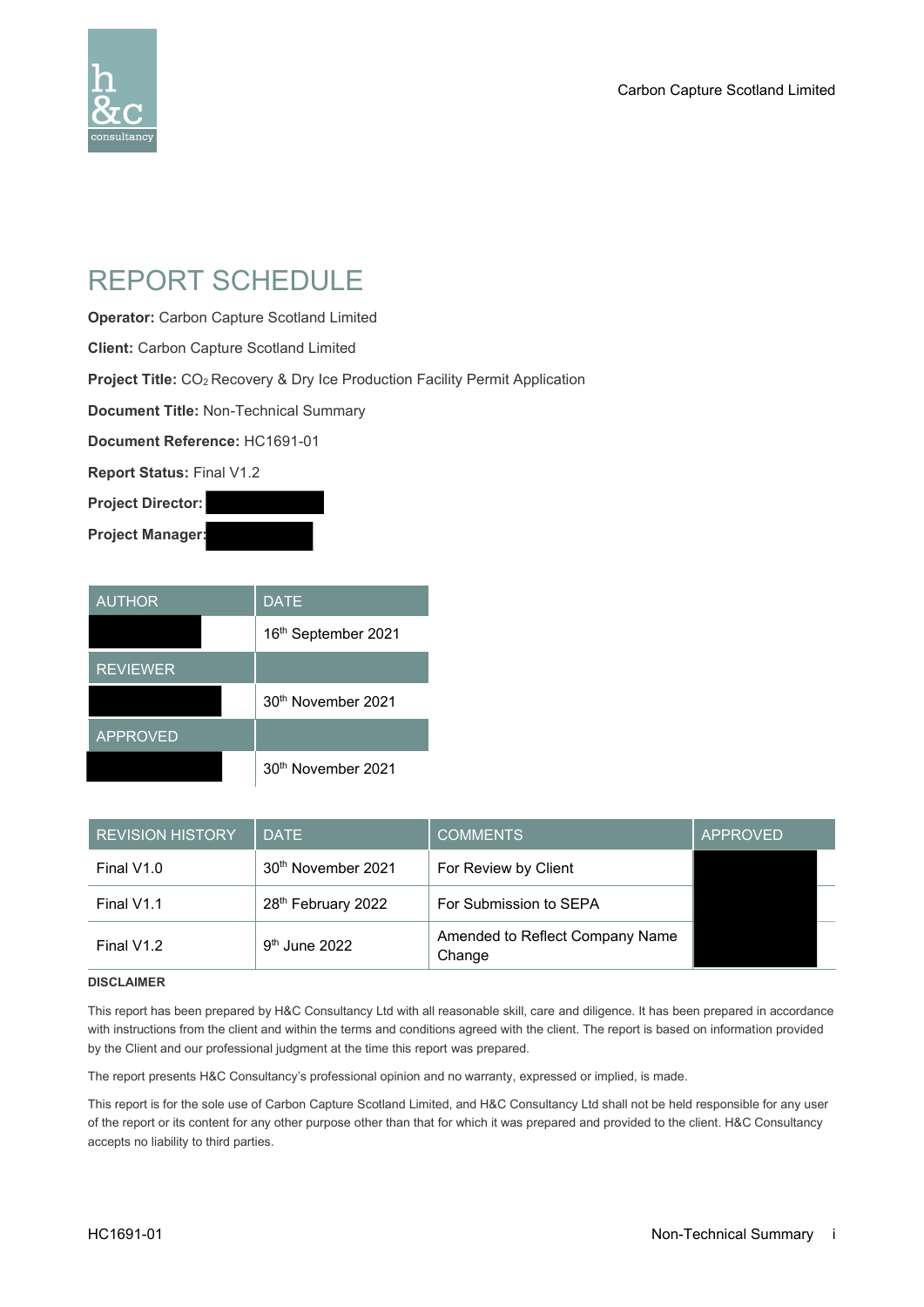

Carbon Capture Scotland Limited

## **CONTENTS**

|--|--|--|--|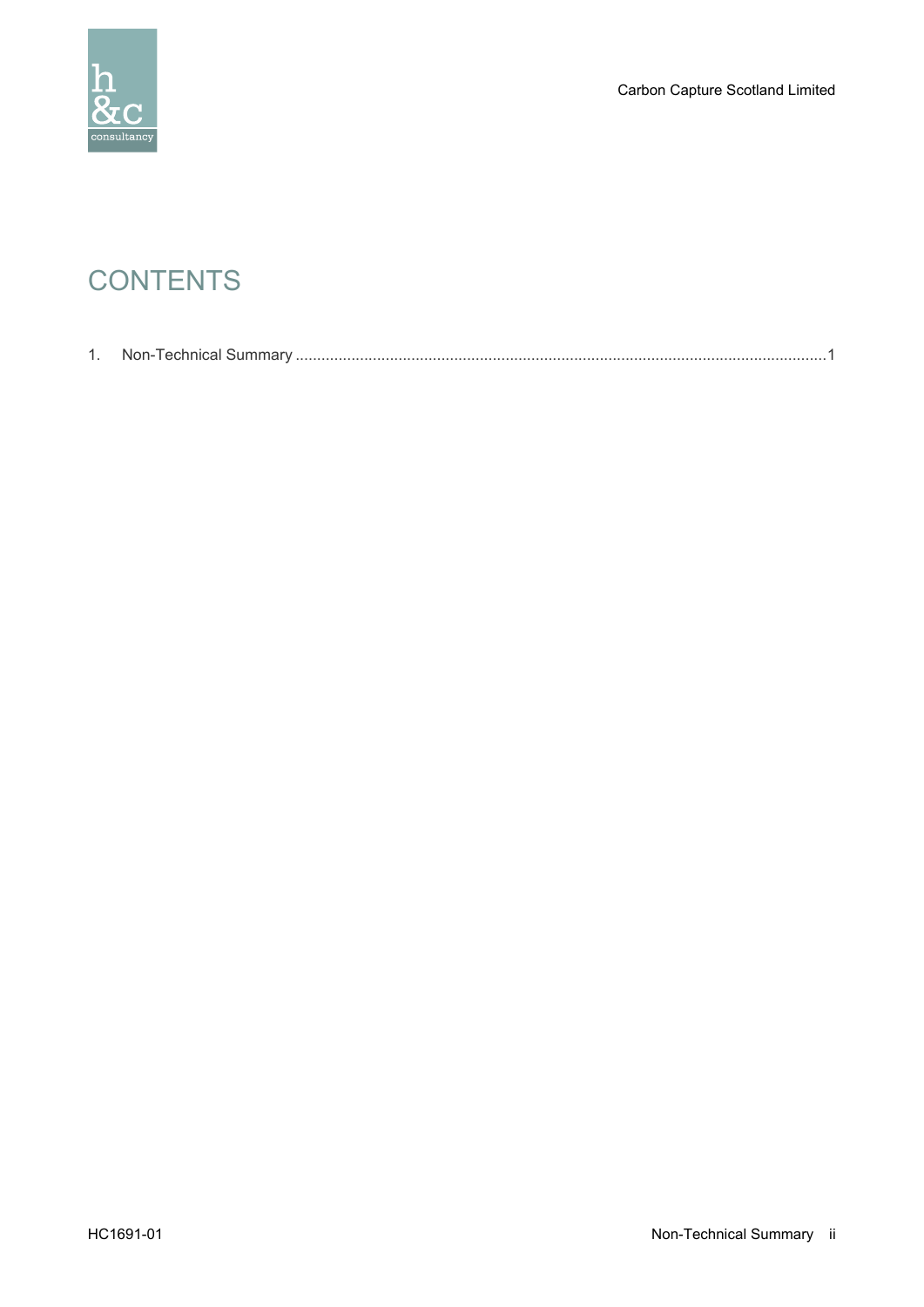### <span id="page-3-0"></span>1. NON-TECHNICAL SUMMARY

#### **1.1. Non-Technical Summary**

- 1.1.1. The Carbon Capture Scotland Limited CO2 Recovery & Dry Ice Production Facility at Crofthead is a carbon dioxide  $(CO<sub>2</sub>)$  recovery plant and dry ice production unit located at Crofthead Farm, Dumfries, Scotland, DG2 8QW at approximate grid reference NX825686.
- 1.1.2. The plant is situated on land adjacent to the Crofthead Biogas Anaerobic Digestion (AD) Facility and it is intended to receive  $CO<sub>2</sub>$  arising from the biogas upgrading facility that is part of the biogas operations at the site.
- 1.1.3. The Crofthead Biogas AD Facility is a Part A installation and operates under an environmental permit issued by the Scottish Environmental Protection Agency (SEPA), permit reference PPC/A/1180559.
- 1.1.4. The Crofthead Biogas AD Facility permit is held by Crofthead Biogas Limited. The Carbon Capture Scotland Limited  $CO<sub>2</sub>$  Capture & Dry Ice Production Facility (the Facility) is under the control of a different operator to the rest of the installation (Carbon Capture Scotland Limited).
- 1.1.5. The Carbon Capture Scotland Limited facility is a directly associated activity (DAA) to the main AD activity and as such is part of the wider installation. The wider site is a multi operator installation with the two respective parts of the installation in control of different operations with separate permits.
- 1.1.6. The Carbon Capture Scotland Limited facility receives CO<sub>2</sub> arising from the upgrading of biogas to biomethane. Prior to construction of the Carbon Capture Scotland Limited plant, the CO<sub>2</sub> was vented to atmosphere following its removal from the biogas via a series of membrane filters.
- 1.1.7. The CO<sup>2</sup> arising from the biogas upgrading facility is piped directly to the Carbon Capture Scotland Limited site via an underground pipeline. The Carbon Capture Scotland Limited operator is responsible for maintenance and monitoring of this pipeline and as such it is included in the permitted area of the CO<sub>2</sub> recovery facility.
- 1.1.8. The CO<sup>2</sup> received at the site is processed in the CO<sup>2</sup> recovery plant which consists of prefabricated automated equipment which operates on a continuous 24/7 basis. A supervisory control and data acquisition (SCADA) system provides the interface with the system for the operator and can be accessed remotely at all times of the day.
- 1.1.9. The CO<sub>2</sub> recovery plant achieves compression of the CO<sub>2</sub> to achieve further purification and a liquified state.
- 1.1.10. Liquified CO<sup>2</sup> is stored in one of two 62,000kg storage tanks which provide storage for final material and material that will be further processed in the dry ice production plant. The site is also fitted with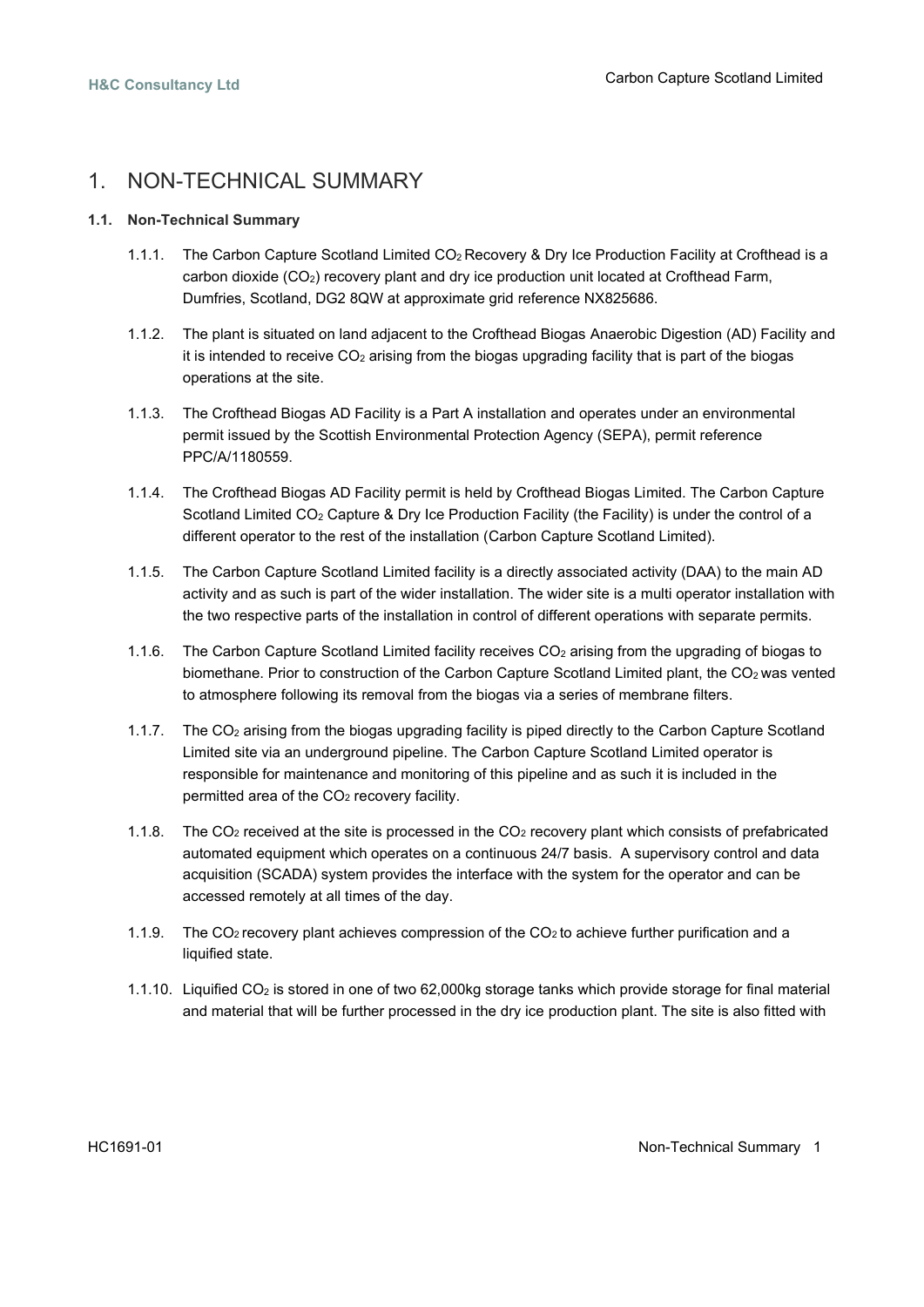a liquid CO<sub>2</sub> offloading point to allow liquid CO<sub>2</sub> from other plants to be brought to the site for further processing to produce dry ice if required.

- 1.1.11. The CO<sup>2</sup> recovery process equipment is provided by the same manufacturer that provided the biogas upgrading unit at the AD facility and is subject to a maintenance contract from the manufacturer.
- 1.1.12. The CO<sup>2</sup> recovery process is powered my mains electricity and takes place in sealed unit with only emergency pressure relief valves for emissions points.
- 1.1.13. Condensate arising from the operations is drained to a sealed collection system and either recirculated in the AD process or removed from site for disposal.
- 1.1.14. The dry ice production plant operates between the hours of 08:00 16:00 Monday to Friday only. This site is manned during these hours.
- 1.1.15. The dry ice production plant comprises three dry ice machines which receive liquid  $CO<sub>2</sub>$  from one of the  $CO<sub>2</sub>$  storage tanks. The liquid  $CO<sub>2</sub>$  enters the machines which are at atmospheric pressure causing the CO<sup>2</sup> to sublime into 'snow'.
- 1.1.16. The snow is then pelletised into dry ice pellets within the machines, after which the pellets are passed, via a conveyor belt, into a 'slicing' machine which creates 'slices' of dry ice. The slices are then conveyed to a packing station where the dry ice is packed into containers designed to package dry ice for between three and seven days. The packaged dry ice slices are loaded onto pallets ready for dispatch from site.
- 1.1.17. During the production and compression of 'snow pellets' to produce dry ice blocks, small amounts of the sublimed material convert to gaseous  $CO<sub>2</sub>$  as a natural and unavoidable aspect of the process. This limited volume of  $CO<sub>2</sub>$  is vented to atmosphere on a continuous basis during the operation of the dry ice facility at emissions point A1. The CO<sub>2</sub> vented has therefore passed through the entire process and is considered 'pure'.
- 1.1.18. There are no stores of raw materials or chemicals at the site other than material contained within sealed plant and equipment, small stores of domestic materials, and a 3000l diesel store for refuelling of site plant/vehicles.
- 1.1.19. General wastes are stored in a skip prior to dispatch from site.
- 1.1.20. Waste liquids arising from maintenance activities at the site are removed immediately at the point of generation and not stored/bulked up at the site.
- 1.1.21. Surface water arising from building roofs and clean concrete yard areas is piped or runs off to discharge to soakaway beyond the site boundary.
- 1.1.22. The final CO<sup>2</sup> and dry ice products achieve end of waste status following processing at the site and are dispatched as products that are compliant to the relevant food industry specification. Dry ice product is removed on pallets in heavy goods vehicles (HGV's) up to twice a day, and liquid  $CO<sub>2</sub>$  is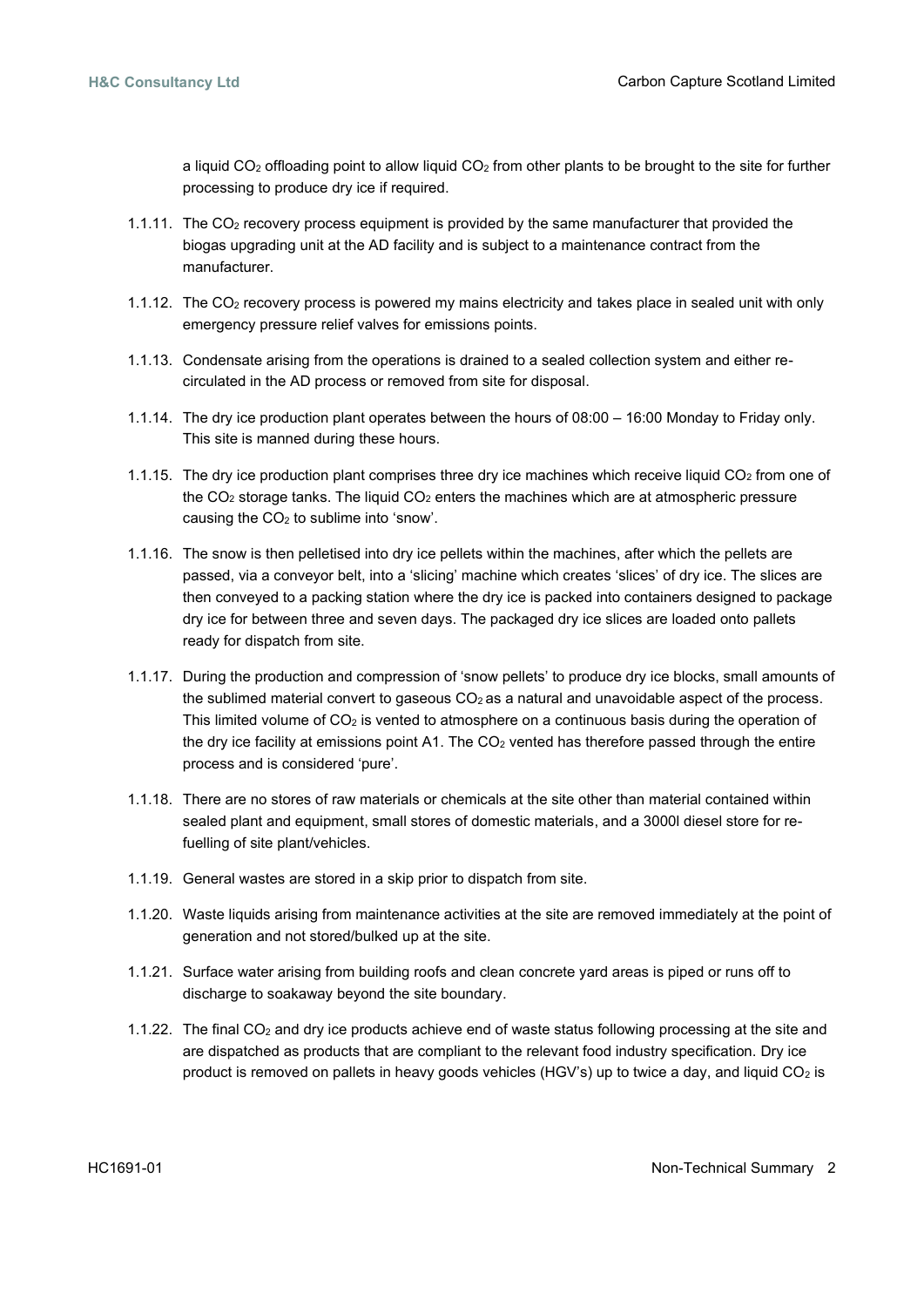removed by tanker on average every three days. Liquid CO<sub>2</sub> from other sites may be brought to site for bulking and blending prior to final dispatch.

- 1.1.23. Domestic sewage will be managed via a septic tank system in the adjacent welfare and carparking facility which is not included in the permitted area. An application for a discharge consent/permit will be made when these facilities are installed.
- 1.1.24. The whole facility will be operated in accordance with an Environmental Management System (EMS) that facilitates the interface between the operations at the AD facility and the adjacent farm site. Attendance at site by a technically competent manager (TCM) is not required since the site is producing a recovered end of waste product.